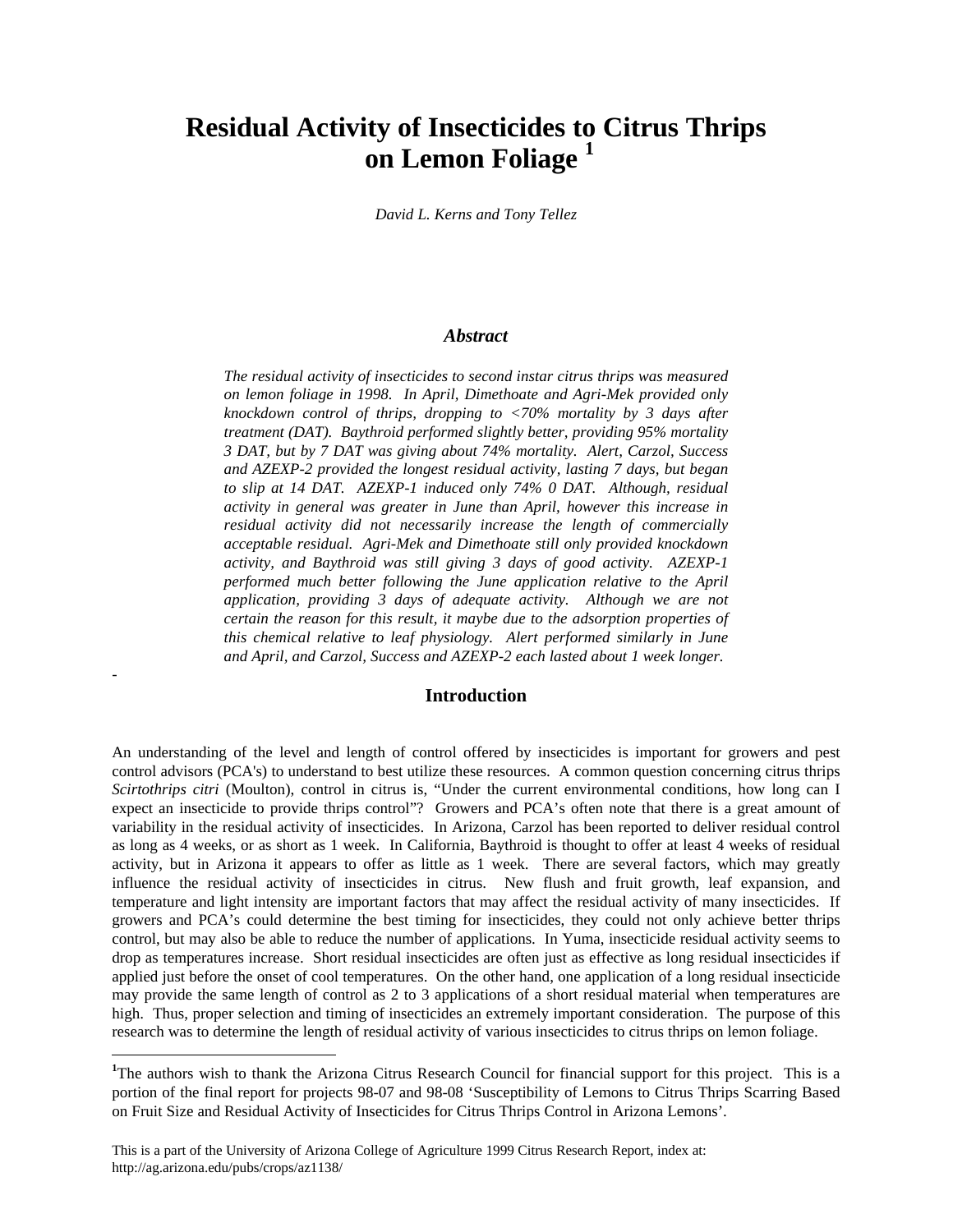## **Materials and Methods**

Five-year-old lemon trees grown at the Yuma Mesa Agricultural Center were used in this study. The tests were randomized complete block designs consisting of four replicates. Each plot (30 ft by 150 ft) consisted of five trees in a row spaced 30 ft apart. Prior to the insecticide application, six pieces of fully expand flush growth were chosen in each plot, and tagged using vinyl tape. Insecticides were applied using a Solo Backpack Airblast Sprayer calibrated to deliver 90 gal/acre. Insecticides included Alert at 0.30 lbs-ai/acre, Agri-Mek at 12.5 oz/acre, Baythroid at 6.4 oz/acre, Carzol at 1.5 lbs/acre, Dimethoate 4E at 2.0 lbs-ai/acre, Success at 9.0 oz/acre, AZEXP-1 at 0.1 lbs-ai/acre and AZEXP-2 at 0.2 lbs-ai/acre. All products except Agri-Mek contained Kinetic non-ionic spreader at 0.1%v/v. Agri-Mek included NR-415 citrus spray oil at 1.0 gal/acre. Insecticides were applied on 28 April and 2 June. Additional applications were scheduled for March and May, but low thrips numbers at the collection site prevented us from completing these evaluations. Different sets of trees were selected for treatment for each application.

Following application, 4 fully expanded but non-hardened leaves, selected from previously tagged flush, were removed from each plot at 0, 3, 7, 14, 21 and 28 days after treatment (DAT). These leaves were transported to the laboratory where they were placed individually into Munger cells. Leaves were oriented so that the bottom surface was exposed. Ten second instar citrus thrips were placed into each cell on the bottom of each leaf. The thrips were obtained from a young nearby commercial lemon grove that had not been treated with insecticides. Thrips were collected by aspirating them into soda straws. They were then anesthetized using carbon dioxide before transferring them into the Munger cells. Mortality in each Munger cell was assessed 48 hrs after infestation by counting the number of live and dead thrips under a dissecting microscope. Thrips that could not freely move about were considered dead.

Temperature data was obtained from the AZMET weather database system, from the weather station located at the University of Arizona Yuma Mesa Station, ca. 100-yds from the test site. Daily high and low temperature data are presented in °F for each 24-hr period following the insecticide application.

The percentage mortality within each Munger cell was corrected for mortality in the untreated check using Abbott's formula. Differences among treatments were separated using ANOVA and an F protected LSD, *P*<0.05.

#### **Results and Discussion**

In this study, commercially acceptable mortality is 80%. Following the application made on 28 April there were distinct differences in the residual activity of the insecticides tested (Table 1, Figure 1). All the products tested caused >90% mortality at 0 DAT except AZEXP-1 which provided poor activity (73.66%). Dimethoate and Agri-Mek provided only knockdown control of thrips, dropping to <70% mortality 3 DAT. Baythroid performed slightly better, providing 95% mortality 3 DAT, but by 7 DAT was giving about 74% mortality. Alert, Carzol, Success and AZEXP-2 provided the longest residual activity, lasting 7 days, but began to slip at 14 DAT.

In general, treatments applied later in the season on 2 June provided longer residual activity than the early season application (Table 2, Figure2). This is in contrast to the hypothesis that insecticides are shorter lived late in the season when temperatures increase. Following the June application, temperatures were similar to the April application the first 7 DAT, but were roughly 10 F higher later in the trial (Figures 1 and 2). Since temperatures were similar to higher following the June application, the reason the insecticides provided longer residual activity may be due to a differences in physiological nature of the leaf tissue. Following the June application, the tagged flush growth hardened more quickly than those following the April application.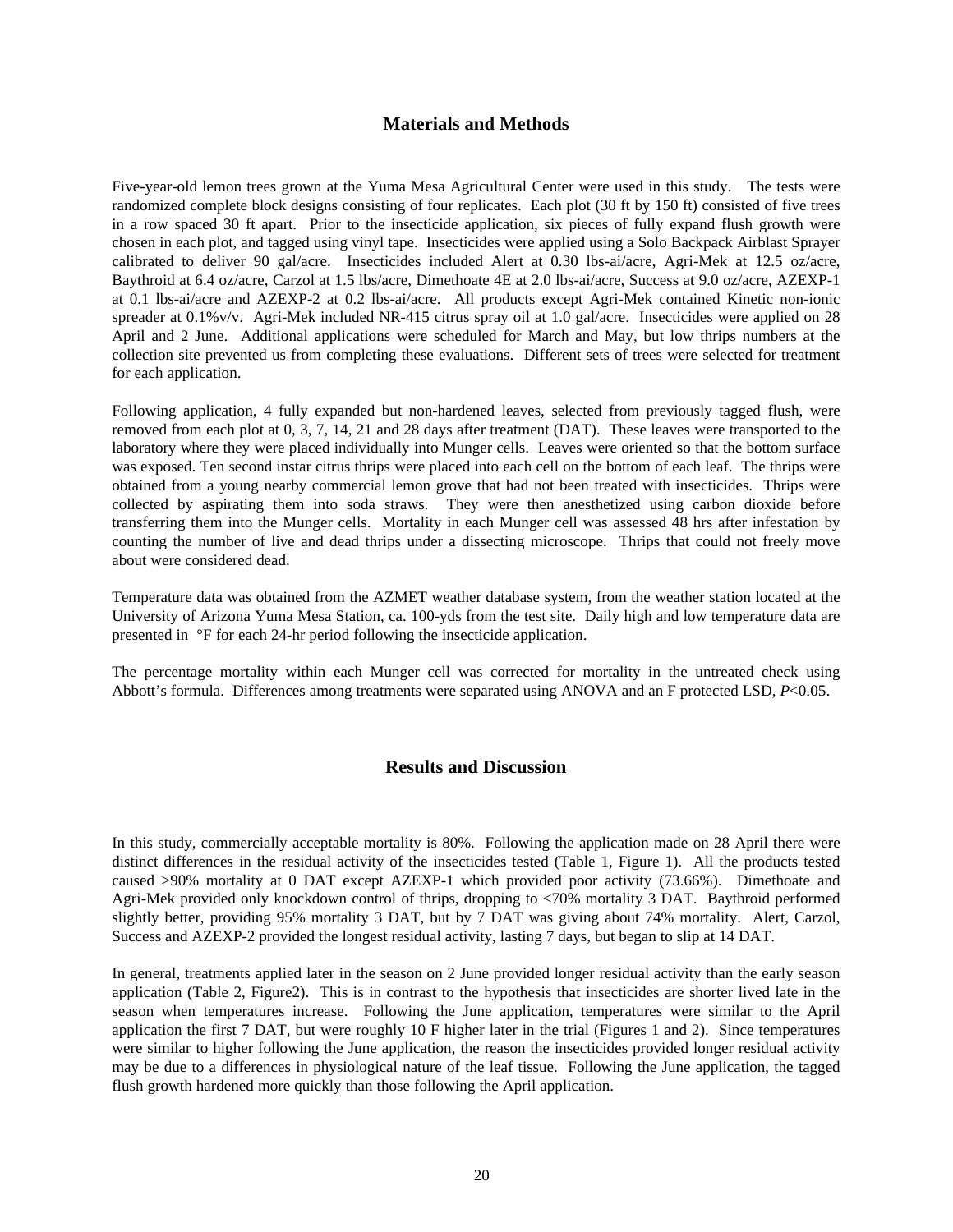Although, residual activity in general was greater in June, this increase in residual activity did not necessarily increase the length of commercially acceptable residual activity. Agri-Mek and Dimethoate still only provided knockdown activity, and Baythroid was still giving 3 days of good activity. AZEXP-1 performed much better following the June application relative to the April application, providing 3 days of adequate activity. Although we are not certain the reason for this result, it maybe due to the adsorption properties of this chemical relative to leaf physiology. Alert performed similarly following the June application, and Carzol, Success and AZEXP-2 each lasted about 1 week longer.

Overall, Carzol, Success and AZEXP-2 should all be characterized as long residual materials, providing 7 to 14 days of control. Baythroid is moderate in its residual nature, lasting about 3 days, while Dimethoate and Agri-Mek should be considered knockdown materials, offer very little residual control. Because of the variability in the residual activity of AZEXP-1 between the two application dates, this product will require further study to fully characterize. Growers and PCA should keep in mind that these data represent true residual activity and not the length of control as influenced by the speed of thrips re-infestation. It is entirely possible that a grove treated with a short residual material may not require re-treatment for several weeks or more if for whatever reason, the next generation of thrips fails to infest the trees. This relationship with speed of re-infestation also helps explain why growers and PCA's often note that treatments last longer early in the season than later in the season. Essentially, the thrips populations develop more slowly under the cooler spring temperatures.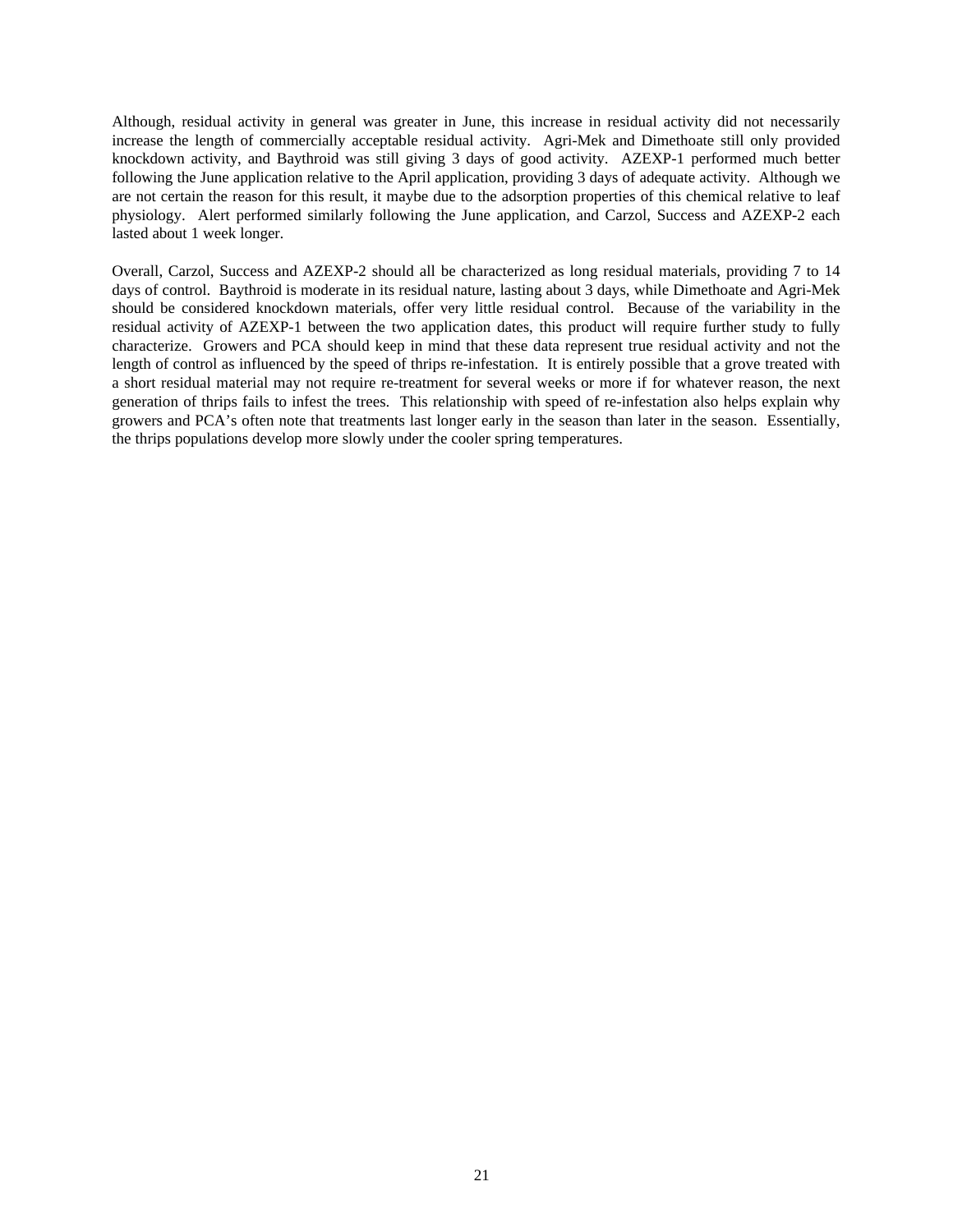|                        |                     | % corrected mortality X days after treatment <sup>2</sup> |       |       |            |                     |                   |  |
|------------------------|---------------------|-----------------------------------------------------------|-------|-------|------------|---------------------|-------------------|--|
| Treatment <sup>3</sup> | Rate                | 0 DAT                                                     | 3 DAT | 7 DAT | 14 DAT     | 21 DAT              | 28 DAT            |  |
| Dimethoate             | $2.0$ lbs-ai/A      | 92.26a                                                    | 66.25 | 41.93 | 16.49 cde  | 6.87c               | 0.00 <sub>d</sub> |  |
| Agri-Mek               | $12.5 \text{ oz/A}$ | 95.54a                                                    | 36.39 | 53.67 | 31.65 cd   | 16.84c              | 17.51 cd          |  |
| Baythroid              | $6.4 \text{ oz/A}$  | 96.53a                                                    | 95.04 | 73.74 | 28.17 cd   | 23.49 bc            | 34.51 bc          |  |
| Carzol                 | $1.5$ lbs/A         | 100a                                                      | 98.99 | 93.55 | $40.71$ bc | 52.77 a             | 29.83 bc          |  |
| Alert                  | $0.3$ lbs-ai/A      | 98.52 a                                                   | 96.40 | 92.88 | 57.57 ab   | 24.09 <sub>bc</sub> | $40.30$ abc       |  |
| <b>Success</b>         | $9.0 \text{ oz/A}$  | 100a                                                      | 100   | 93.23 | 70.04a     | $46.56$ ab          | 58.90 a           |  |
| AZEXP-1                | $0.1$ lbs-ai/A      | 73.66 b                                                   | 11.14 | 13.02 | $9.52$ de  | 16.74c              | 21.93 bcd         |  |
| AZEXP-2                | $0.2$ lbs-ai/A      | 95.37a                                                    | 94.29 | 94.49 | $60.41$ ab | 24.88 bc            | $42.92$ ab        |  |
| Untreated              |                     | 0.00c                                                     | 0.00  | 0.00  | 0.00e      | 0.00c               | 0.00 <sub>d</sub> |  |

Table 1. Residual activity of insecticides to second instar citrus thrips nymphs on lemon foliage, 28 April1998<sup>1</sup>.

<sup>1</sup>Means in a column followed by the same letter are not significantly different based on a F protected LSD *P*<0.05.

<sup>2</sup>Percentage mortality within each treatment was corrected for control mortality using Abbott's formula.

<sup>3</sup>All treatments included Kinetic at 0.1%v/v except Agri-Mek which contained NR-415 spray oil at 1.0 gal/A.

Table 2. Residual activity of insecticides to second instar citrus thrips nymphs on lemon foliage, 2 June 1998<sup>1</sup>.

|                        |                     | % corrected mortality X days after treatment <sup>2</sup> |         |            |                   |                    |               |  |  |
|------------------------|---------------------|-----------------------------------------------------------|---------|------------|-------------------|--------------------|---------------|--|--|
| Treatment <sup>3</sup> | Rate                | 0 DAT                                                     | 3 DAT   | 7 DAT      | 14 DAT            | 21 DAT             | <b>28 DAT</b> |  |  |
| Dimethoate             | $2.0$ lbs-ai/A      | 99.29a                                                    | 70.56c  | 26.86 f    | 7.47 e            | 17.01 <sub>d</sub> | 2.08d         |  |  |
| Agri-Mek               | $12.5 \text{ oz/A}$ | 95.54 b                                                   | 59.30 d | 42.22 e    | $32.64 \text{ d}$ | $10.51$ de         | 13.04 cd      |  |  |
| Baythroid              | $6.4 \text{ oz/A}$  | 100a                                                      | 94.86 a | 76.85 cd   | 60.96c            | 39.30c             | 28.29 bc      |  |  |
| Carzol                 | $1.5$ lbs/A         | 100a                                                      | 100a    | 97.98a     | 91.30a            | 78.97 a            | 60.09a        |  |  |
| Alert                  | $0.3$ lbs-ai/A      | 100a                                                      | 100a    | $95.62$ ab | 77.05 h           | 58.21 b            | 45.85 ab      |  |  |
| <b>Success</b>         | $9.0 \text{ oz/A}$  | 100a                                                      | 99.49a  | 95.59 ab   | 85.41 ab          | 73.76 ab           | 56.31 a       |  |  |
| AZEXP-1                | $0.1$ lbs-ai/A      | 98.87 ab                                                  | 82.65 b | 67.90 d    | 55.34 c           | $25.53$ cd         | 7.19d         |  |  |
| AZEXP-2                | $0.2$ lbs-ai/A      | 100a                                                      | 94.67 a | 83.68 bc   | 84.18 ab          | 66.45 ab           | 50.72 a       |  |  |
| Untreated              |                     | 0.00c                                                     | 0.00 e  | 0.00 g     | 0.00e             | 0.00e              | 0.00 d        |  |  |

<sup>1</sup>Means in a column followed by the same letter are not significantly different based on a F protected LSD *P*<0.05.

<sup>2</sup>Percentage mortality within each treatment was corrected for control mortality using Abbott's formula.

<sup>3</sup>All treatments included Kinetic at 0.1%v/v except Agri-Mek which contained NR-415 spray oil at 1.0 gal/A.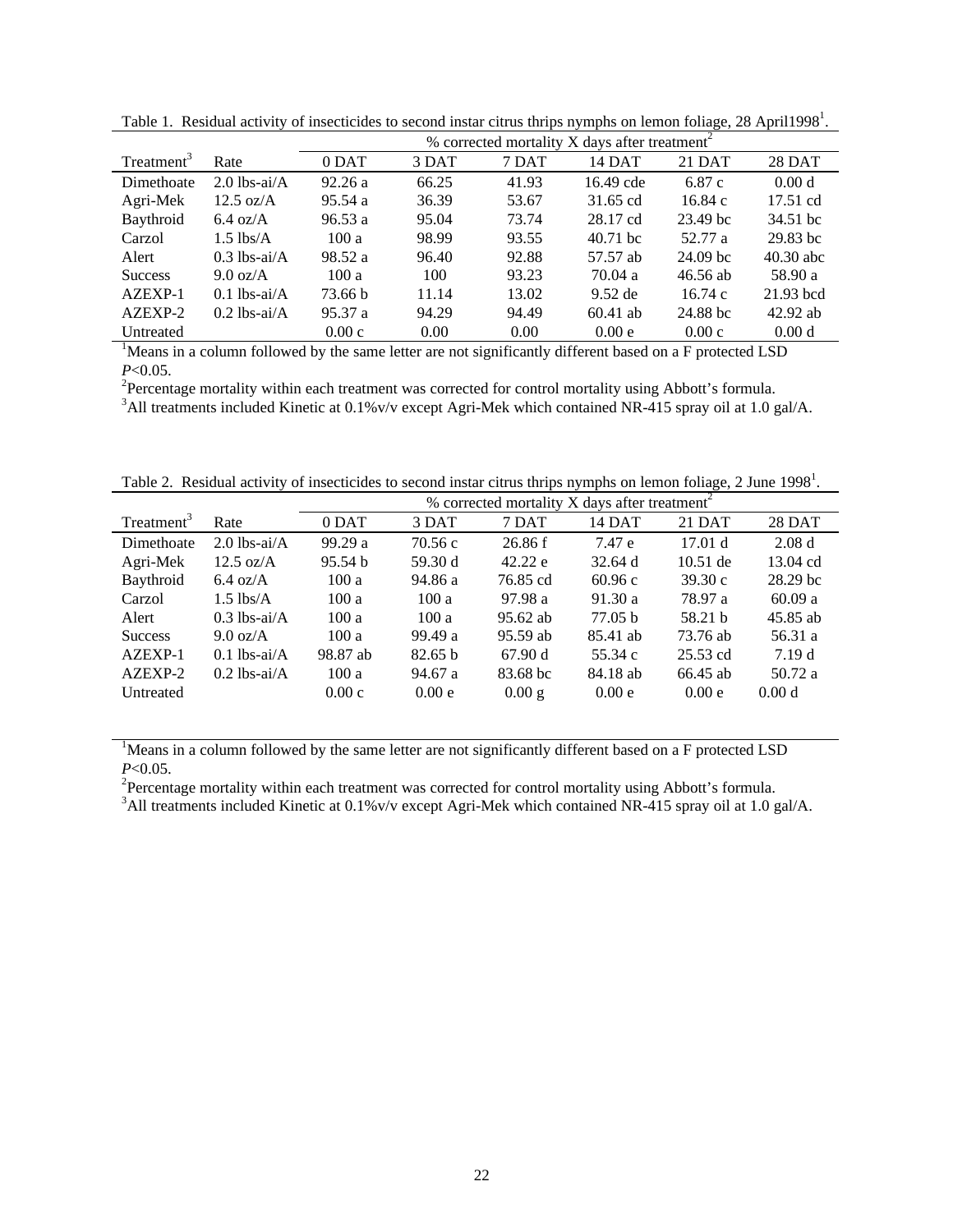

Figure 1. Residual mortality of second instar citrus thrips on lemon foliage treated on 28 April, ¼ inch diameter fruit.